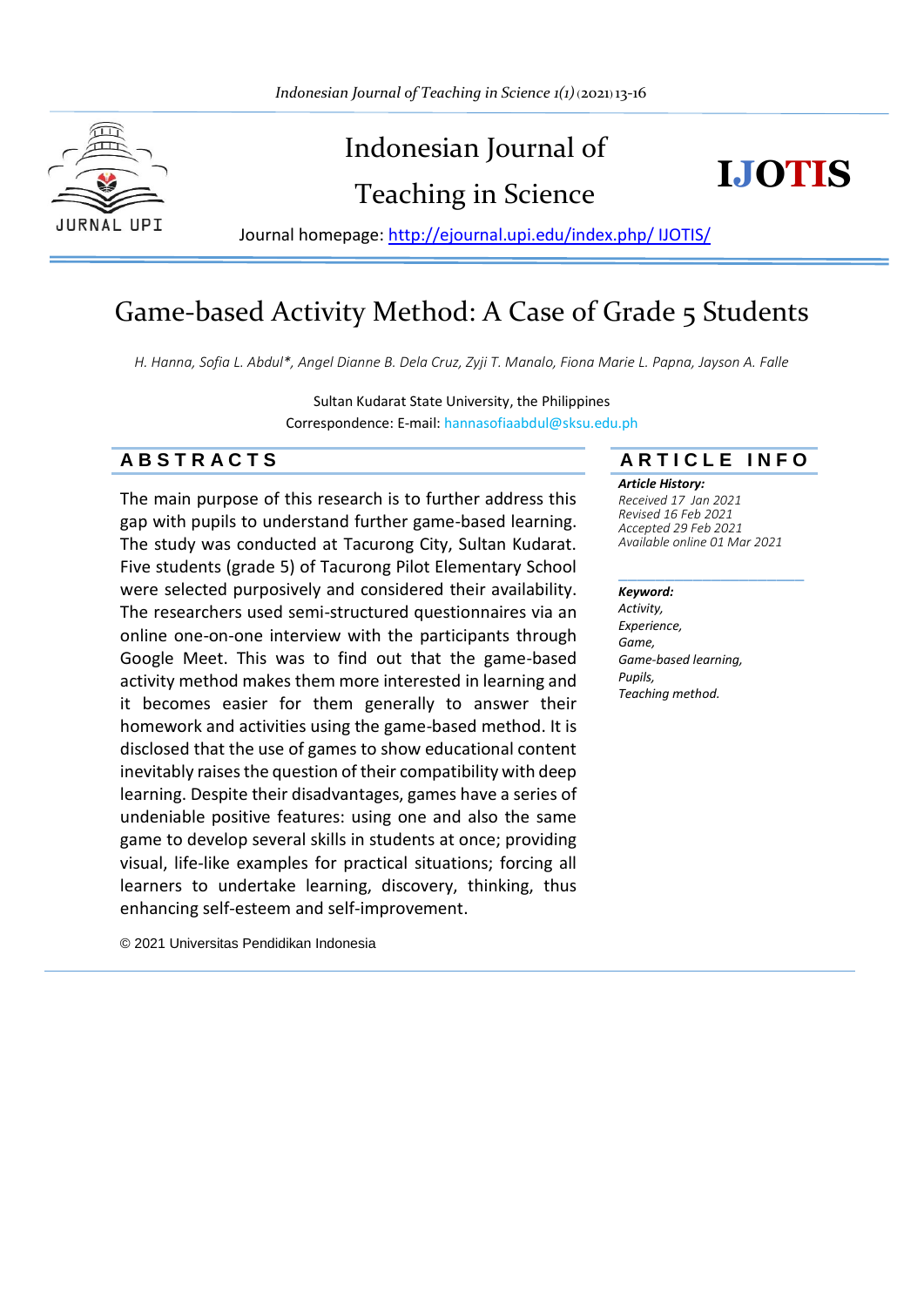#### **1. INTRODUCTION**

The growing popularity of digital games has led to their widespread use and application. Digital games are often used in education, in the form of serious games that concentrate more on primary purposes (Anastasiadis *et al*., 2018).

As with any new educational approach, there are numerous challenges to using games both in the classroom and in library instruction. Spiegelman and Glass (2008) discuss potential barriers to game-based learning. These include the following: games take time to learn and design properly, involve materials that range from the inexpensive to the costly, design efforts are often funded via grants which have to be managed, pedagogical and technical supports might be necessary (additional resources), issues of access and the digital divide, and an examination is needed as to whether students prefer this approach to teaching. Additionally, the benefits of game-based learning, including increased engagement and motivation, greater learning, are too compelling to ignore (Spiegelman & Glass, 2008).

This study aimed to describe elementary students' experiences of using the game-based method in their activities. This provided insight into how a game-based method can be successfully deployed and their possible impacts, in addition to the interdisciplinary study of game and learning mechanics. We would like to address this gap with elementary students further to understand game-based methods further. This study showed a case in grade 5 elementary students' experiences on using the game-based activity method in answering their activities.

#### **2. METHODS**

We used a qualitative design specifically the case study. Exploratory type is the type of case study that was used in this study with five students (grade 5) from Tacurong Pilot Elementary School, the Philipines, was purposively chosen. Exploratory studies are trying to find an answer to such questions, like 'who' or 'what'. They include experiments, questionnaires, and interviews, and so on. The participants of the study must come from the grade 5 pupils of Tacurong Pilot Elementary School; pupils who enrolled in an online class; and pupils who have experience in using game-based learning as a method in answering their activities. The researchers used semi-structured questions to gather the data. The study had been conducted in an online interview via Google Meet due to COVID-19 restrictions. Exploratory-Narrative Analysis was used on data analysis.

### **3. RESULTS AND DISCUSSION**

In this study, the researchers gathered the experiences of 5 students using a game-based activity method by conducting interviews with 5 participants from grade 5 pupils of Tacurong Pilot Elementary School. The interviewers made the participants describe their experiences of using the game-based activity method.

Game-based activities are motivating and highly engaging for students and can be an effective way for students to learn when embedded in a curriculum. In addition, Anastasiadis *et al*. (2018) quoted that game-based learning involves more than just creating games for kids to play, but also constructing engaging learning activities that may gradually impart concepts and direct students toward an ultimate goal. Based on their answers, the participants described it easily and straight to the point. All of them stated how the game-based activity method is easy and fun to use.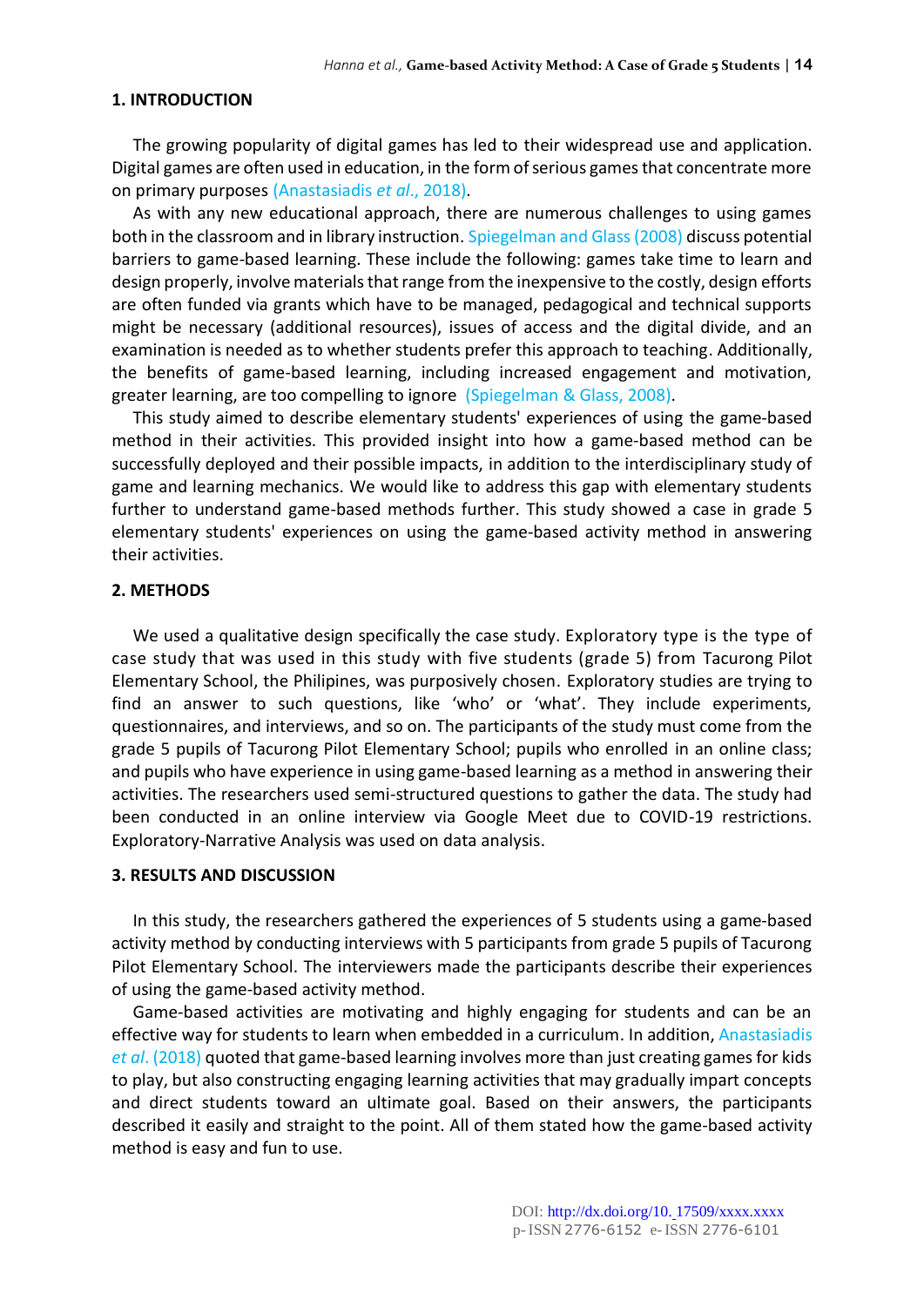As students build games, they have the opportunity to engage in genuine group ventures that improve their problem-solving, communication, and teamwork skills. For the pupils, saying that their teacher guides them and only gives links and instructions for their activities means that they can answer the questions at their own pace. Moreover, learners are also encouraged to notice and comprehend reflective thinking and thought initiatives. They have the potential to be creative thinkers (Sangsawang, 2020).

The other participants stated their difficulties due to some reasons they said. Most had difficulties due to technical problems in accessing the links that were provided by their teachers that were caused by the slow or lack of internet connection in their area. And the other one is unable to answer the questions. However, considering the circumstances, the overall impression still helps students to work remotely with their lecturers and peers to share and reflect on their knowledge.

One of how learning tries to motivate pupils is through this game-based activity is to arouse excitement and instill confidence. According to the responses of the participants, they had fun, enjoyment, and a tint of satisfaction to the game activities they participated in. Also, it made them hyper and participative in the tasks which promptly deviated them from getting bored in their online classes. Concurrently, it appears that their attention and motivation are improved, which aids their learning process (Anastasiadis *et al*., 2018).

Aside from the entertainment brought by the games, competition is also inevitable for students which brings pressure and stress. Some of them said they were worried and nervous because they might have difficulty with other questions in the game. After all, the other questions were not yet taught to them, while one of them was concerned with their leaderboard. Thus, the participants were under pressure. Other participants were not pressured because they preferred to enjoy and remain calm playing and answer games. Children will discover and learn many more facts and lessons as they grow up. Furthermore, will help them organize things into different shapes and reason logically about concrete events (Putri *et al*., 2018).

Hearing their answers that the game-based activity method makes them more interested in learning is incredibly good news to hear and know because it can be seen that they want to use this method of learning. This also implies that it becomes easier for them generally to answer their homework and activities using the game-based method.

#### **4. CONCLUSION**

The use of games to show educational content inevitably raises the question of their compatibility with deep learning. The participants displayed positive attitudes toward the use of game-based as a learning method and felt that the approach contributed to learning. The majority of pupils accepted this learning method and hoped to continue using this approach in the future. The pupils also expressed that learning with the game-based method could assist them to gain knowledge in a fun way and that the game-based learning method increased their interest in modes of answering at their own pace creatively. The pupils also said that it was easy to use. It was an easy task for them to answer their activities. Both the experience and the achievement show that the digital game within a gamified learning experience was very effective and enjoyable. Moreover, the use of the game-based method to promote learning also enhanced learning motivation and learning effectiveness. This result shows that the game-based learning framework increases pupils' learning achievement. The